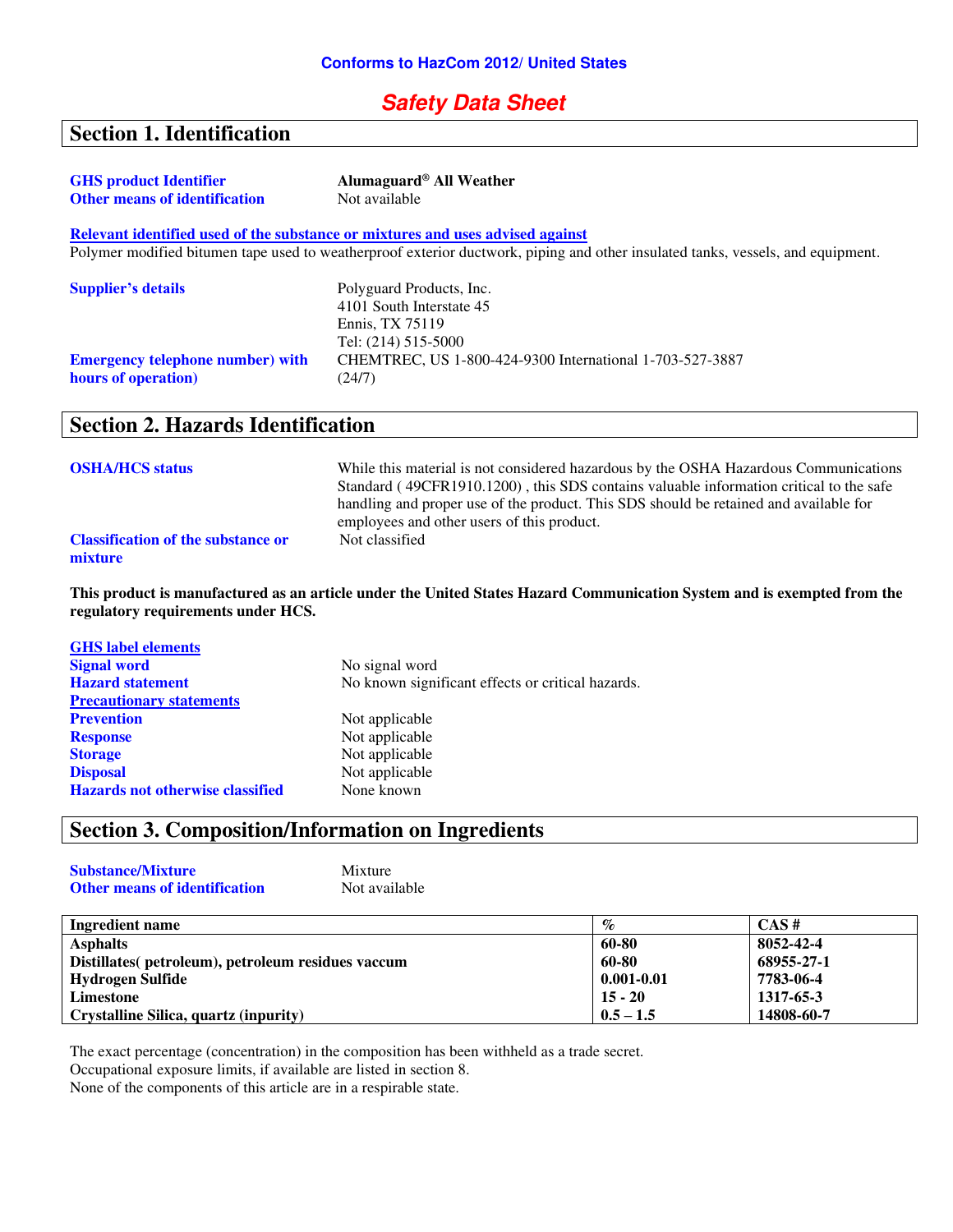# **Section 4. First Aid Measures**

| <b>Description of necessary first aid</b>          |                                                                                                                                                                                        |
|----------------------------------------------------|----------------------------------------------------------------------------------------------------------------------------------------------------------------------------------------|
| measures.                                          |                                                                                                                                                                                        |
| <b>Eye contact</b>                                 | Immediately flush eyes with plenty of water, occasionally lifting the upper and lower<br>eyelids. Check for and remove any contact lenses. Get medical attention if symptoms<br>occur. |
| <b>Inhalation</b>                                  | Because of the nature of this product, inhalation is not a route of exposure.                                                                                                          |
| <b>Skin contact</b>                                | Material is in a solid form. If skin contact, wash area with soap and water. Get medical<br>attention if skin irritation occurs.                                                       |
| <b>Ingestion</b>                                   | Ingestion is not a route of exposure.                                                                                                                                                  |
| Most important symptoms/effects, acute and delayed |                                                                                                                                                                                        |
| <b>Potential acute health effects</b>              |                                                                                                                                                                                        |
| <b>Eye contact</b>                                 | No known significant effects or critical hazards                                                                                                                                       |
| <b>Inhalation</b>                                  | No known significant effects or critical hazards                                                                                                                                       |
| <b>Skin contact</b>                                | No known significant effects or critical hazards                                                                                                                                       |
| <b>Ingestion</b>                                   | No known significant effects or critical hazards                                                                                                                                       |
| <b>Over-exposure signs/symptoms</b>                |                                                                                                                                                                                        |
| <b>Eye contact</b>                                 | No known significant effects or critical hazards                                                                                                                                       |
| <b>Inhalation</b>                                  | No known significant effects or critical hazards                                                                                                                                       |
| <b>Skin contact</b>                                | No known significant effects or critical hazards                                                                                                                                       |
| <b>Ingestion</b>                                   | No known significant effects or critical hazards                                                                                                                                       |
|                                                    | <u>Indication of immediate medical attention and special treatment needed, if necessary.</u>                                                                                           |
| <b>Notes to physician:</b>                         | Treat symptomatically.                                                                                                                                                                 |
| <b>Specific treatments</b>                         | No specific treatment                                                                                                                                                                  |
| <b>Protection of first aiders</b>                  | No action shall be taken involving any personal risk or without suitable training.                                                                                                     |

# **Section 5. Fire-Fighting Measures**

| <b>Extinguishing media</b>                 |                                                                                                |
|--------------------------------------------|------------------------------------------------------------------------------------------------|
| <b>Suitable extinguishing media</b>        | Use an extinguishing agent suitable for the surrounding fire.                                  |
| Unsuitable extinguishing media             | None known                                                                                     |
| <b>Specific hazards arising from the</b>   | No specific fire or explosion hazard.                                                          |
| chemical                                   |                                                                                                |
| <b>Hazardous thermal decomposition</b>     | Decomposition products may include the following materials:                                    |
| <b>products</b>                            | Carbon Dioxide                                                                                 |
|                                            | Carbon Monoxide                                                                                |
|                                            | Sulfur oxides                                                                                  |
|                                            | Low MW hydrocarbons                                                                            |
| <b>Special protective equipment</b>        | Fire-fighters should wear appropriate protective equipment and self-contained breathing        |
|                                            | apparatus (SCBA) with a full-face piece operated in a positive pressure mode.                  |
| <b>Special protective actions for fire</b> | Promptly isolate the scene by removing all persons from the vicinity of the incident is there  |
| <b>fighters</b>                            | is a fire. No action shall be taken involving any personal risks or without suitable training. |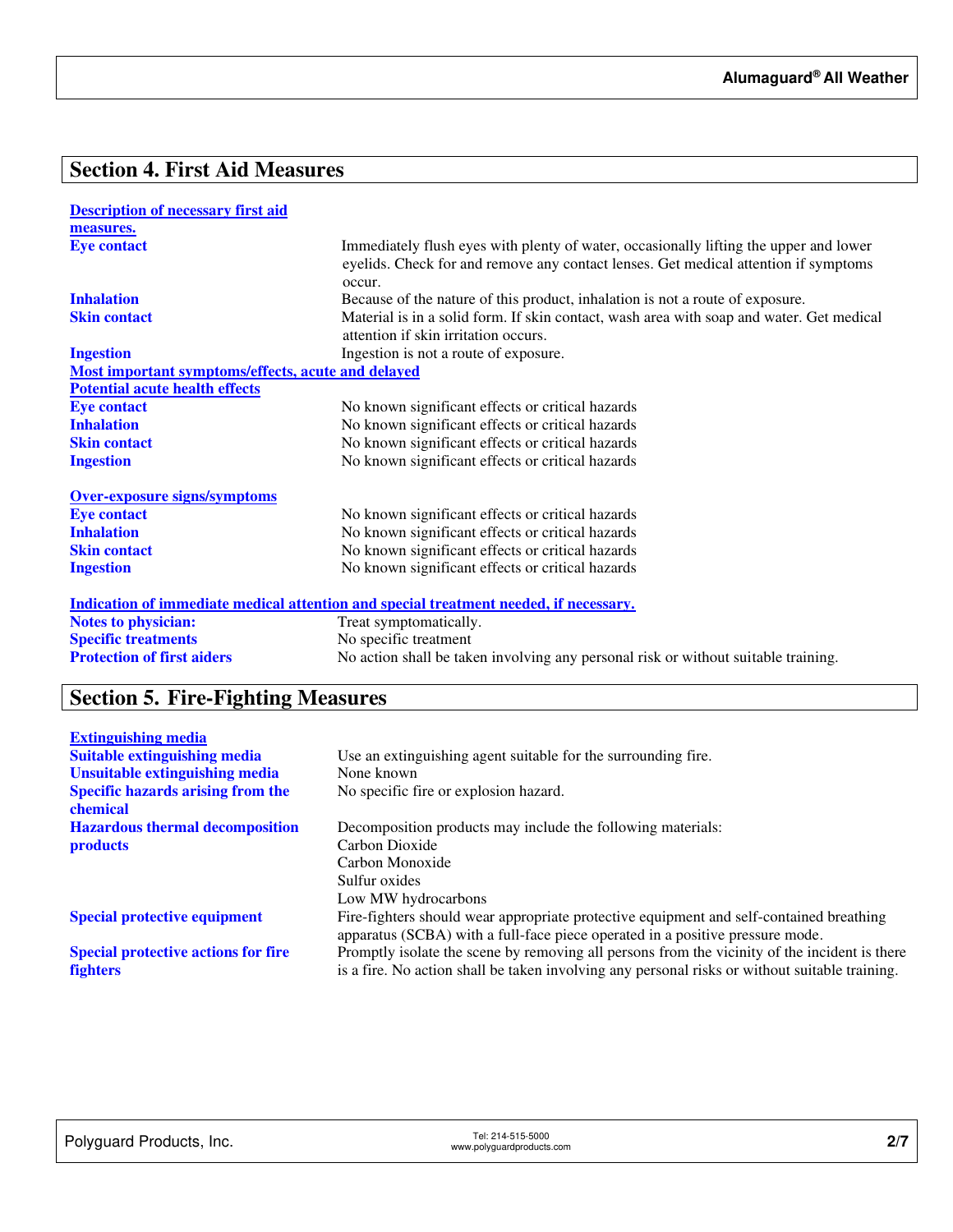# **Section 6. Accidental Release Measures**

#### **Personal precautions, protective equipment and emergency procedures.**

| For non emergency personal      | Put on appropriate personal protective equipment.                                                              |
|---------------------------------|----------------------------------------------------------------------------------------------------------------|
| <b>For emergency responders</b> | If specialized clothing is required to deal with the spillage, take note of any information in                 |
|                                 | Section 8 on suitable and unsuitable materials. See also the information in "For non-<br>emergency personnel." |
| <b>Enviromental precautions</b> | Material will not spill.                                                                                       |
|                                 |                                                                                                                |

# **Methods and materials for containment and cleaning up**<br> **Spill** Due to the physic

Due to the physical state of this material, spills are not possible.

## **Section 7. Handling and Storage**

| <b>Precautions for safe handling</b>                                   |                                                                                                                                                                                                                                                         |
|------------------------------------------------------------------------|---------------------------------------------------------------------------------------------------------------------------------------------------------------------------------------------------------------------------------------------------------|
| <b>Protective measures</b>                                             | Put on appropriate personal protective equipment (see Section 8).                                                                                                                                                                                       |
| <b>Advice on general occupational</b><br>hygiene                       | Eating, drinking and smoking should be prohibited in areas where material is handled,<br>stored and processed. Workers should wash hands and face before eating, drinking and<br>smoking. See section 8 for additional information on hygiene measures. |
| <b>Conditions for safe storage, including</b><br>any incompatibilities | Store in accordance with local regulations. Store in original container protected from<br>direct sunlight in a dry cool and well-ventilated area away from incompatible materials<br>(see section 10) and food and drink.                               |

# **Section 8. Exposure Controls/Personal Protection**

#### **Occupational exposure limits**

| <b>Ingredient name</b>                | <b>Exposure limits</b>                                                                      |
|---------------------------------------|---------------------------------------------------------------------------------------------|
| Asphalt                               | NIOSH REL (United States, 10/2016)                                                          |
|                                       | CEIL: 5 mg/m <sup>3</sup> 15 minutes. Form: fume                                            |
|                                       | <b>ACGIH TLV</b> (United States, 3/2019)                                                    |
|                                       | TWA: $0.5 \text{ mg/m}^3$ , (as benzene soluble aerosol) 8 hours. Form: inhalable fraction. |
| Distillates (petroleum), petroleum    | None                                                                                        |
| residues vaccum                       |                                                                                             |
| Hydrogen Sulfide                      | <b>ACGIH TLV</b> (United States, 3/2018)                                                    |
|                                       | TWA: 1 ppm 8 hours                                                                          |
|                                       | STEL: 5 ppm 15 minutes                                                                      |
|                                       | <b>OSHA PEL Z2</b> ( United States, 2/2013)                                                 |
|                                       | CEIL:20 ppm                                                                                 |
|                                       | AMP: 50 ppm 10 minutes.                                                                     |
|                                       | NIOSH REL (United States, 10/2016)                                                          |
|                                       | CEIL: $15 \text{ mg/m}^3$ 10 minutes.                                                       |
| Limestone                             | NIOSH REL (United States, 10/2016)                                                          |
|                                       | TWA: 10 mg/m <sup>3</sup> (total) TWA 5 mg/m <sup>3</sup> (respirable)                      |
|                                       | <b>OSHA PEL</b> (United States, 2/2013)                                                     |
|                                       | TWA: $15 \text{ mg/m}^3$ (total) TWA 5 mg/m3 (respirable)                                   |
| Crystalline Silica, quartz (inpurity) | NIOSH REL (United States, 10/2016)                                                          |
|                                       | Ca TWA: $0.05$ mg/m <sup>3</sup>                                                            |
|                                       |                                                                                             |

| Polyguard Products, Inc. | Tel: 214-515-5000<br>www.polyguardproducts.com | ، رحب |
|--------------------------|------------------------------------------------|-------|
|                          |                                                |       |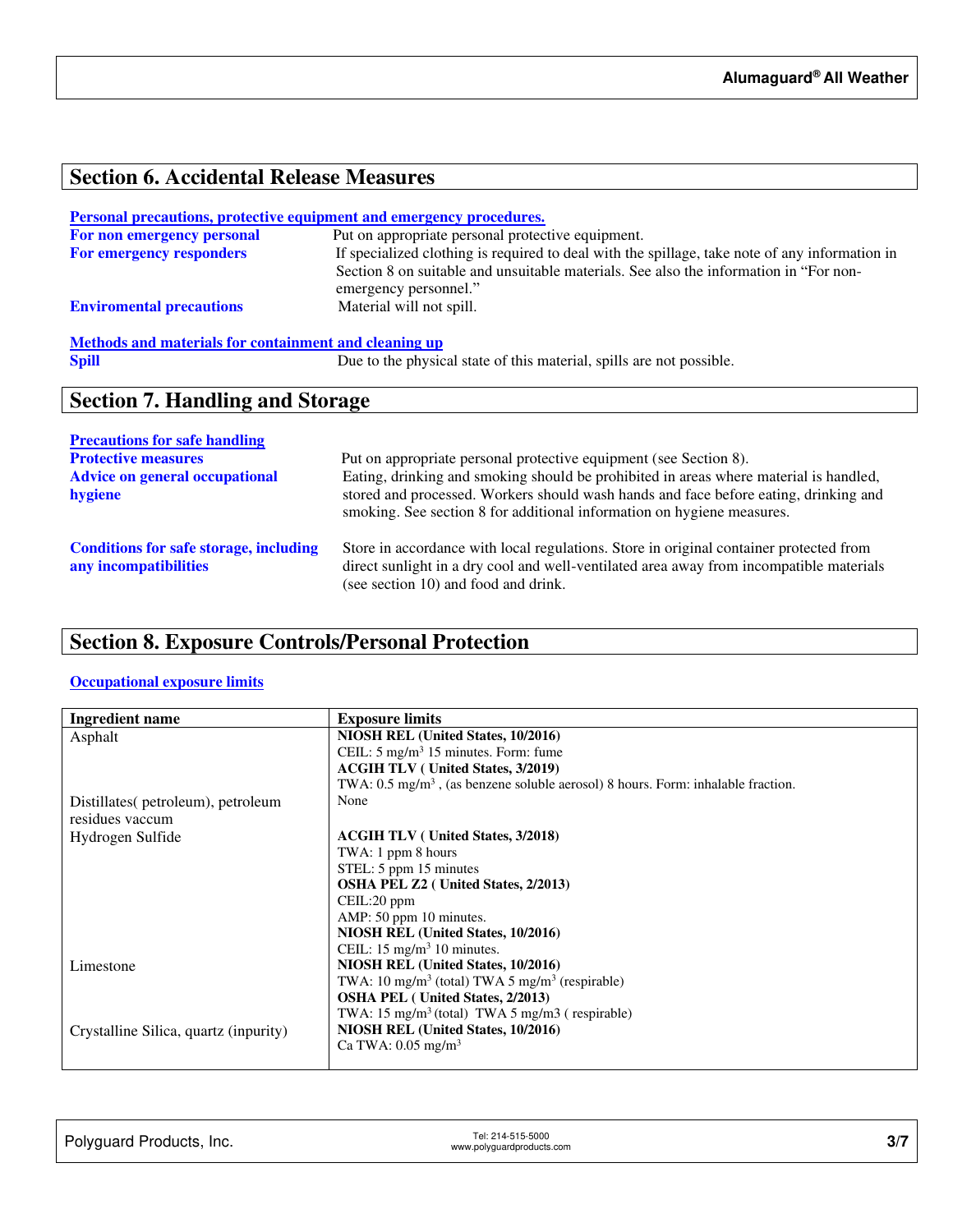# **Section 8. Exposure Controls/Personal Protection**

| <b>Appropriate engineering controls</b> | No special ventilation requirements. Good ventilation should be sufficient to control<br>worker exposure to airborne contaminants.                                                                                                                                             |
|-----------------------------------------|--------------------------------------------------------------------------------------------------------------------------------------------------------------------------------------------------------------------------------------------------------------------------------|
| <b>Environmental exposure controls</b>  | Emissions from ventilation or work process equipment should be checked to ensure they<br>comply with the requirements of environmental protection legislation.                                                                                                                 |
| <b>Hygiene measure</b>                  | Wash hands, forearms and face thoroughly after handling chemical products, before<br>eating, smoking, and using the lavatory and at the end of the working period. Ensure that<br>eyewash stations and safety showers are close to the workstation location.                   |
| <b>Eye/face protection</b>              | Safety eyewear complying with an approved standard should be used when risk<br>assessment indicates this is necessary to avoid exposure to liquid splashes, mists, gases<br>and dusts.                                                                                         |
| <b>Skin Protection</b>                  |                                                                                                                                                                                                                                                                                |
| <b>Hand protection</b>                  | Chemical-resistant, imprevious gloves complying with an approved standard should be<br>worn at all times when handling chemical products if a risk assessment indicates this is<br>necessary.                                                                                  |
| <b>Body protection</b>                  | Personal protective equipment for the body should be selected based on the task being<br>preformed and the risks involved and should be approved by a specialist before handling<br>this product.                                                                              |
| <b>Other skin protection</b>            | Appropriate footwear and any additional skin protection measures should be selected<br>based on the task being preformed and the risks involved and should be approved by a<br>specialist before handling this product.                                                        |
| <b>Respiratory protection</b>           | Based on the hazard and potential for exposure, select a respirator that meets the<br>appropriate standard or certification. Respirators must be used according to a respiratory<br>protection program to ensure proper fitting, training, and other important aspects of use. |

# **Section 9. Physical and Chemical Properties**

| <b>Appearance</b>                              |                    |
|------------------------------------------------|--------------------|
| <b>Physical state</b>                          | Solid              |
| <b>Color</b>                                   | Silver             |
| <b>Odor</b>                                    | Asphaltic(slight)  |
| <b>Odor threshold</b>                          | Not available      |
| pH                                             | Not applicable     |
| <b>Melting point</b>                           | Not available      |
| <b>Boiling point</b>                           | Not applicable     |
| <b>Flash Point</b>                             | Not determined     |
| <b>Evaporation rate:</b>                       | Not applicable     |
| <b>Flammability (solid, gas)</b>               | Not applicable     |
| Lower & upper explosive                        | Not applicable     |
| (flammable) limits                             |                    |
| <b>Vapor density</b>                           | Not applicable     |
| <b>Vapor pressure</b>                          | Not applicable     |
| <b>Relative density</b>                        | 1.09               |
| <b>Solubility</b>                              | Insoluble in water |
| <b>Partition coefficient: n- octanol/water</b> | Not available      |
| <b>Auto-</b> ignition temperature              | Not applicable     |
| <b>Decomposition temperature</b>               | Not applicable     |
| <b>Viscosity</b>                               | Not applicable     |
| <b>VOC</b>                                     | 0 g/l              |
|                                                |                    |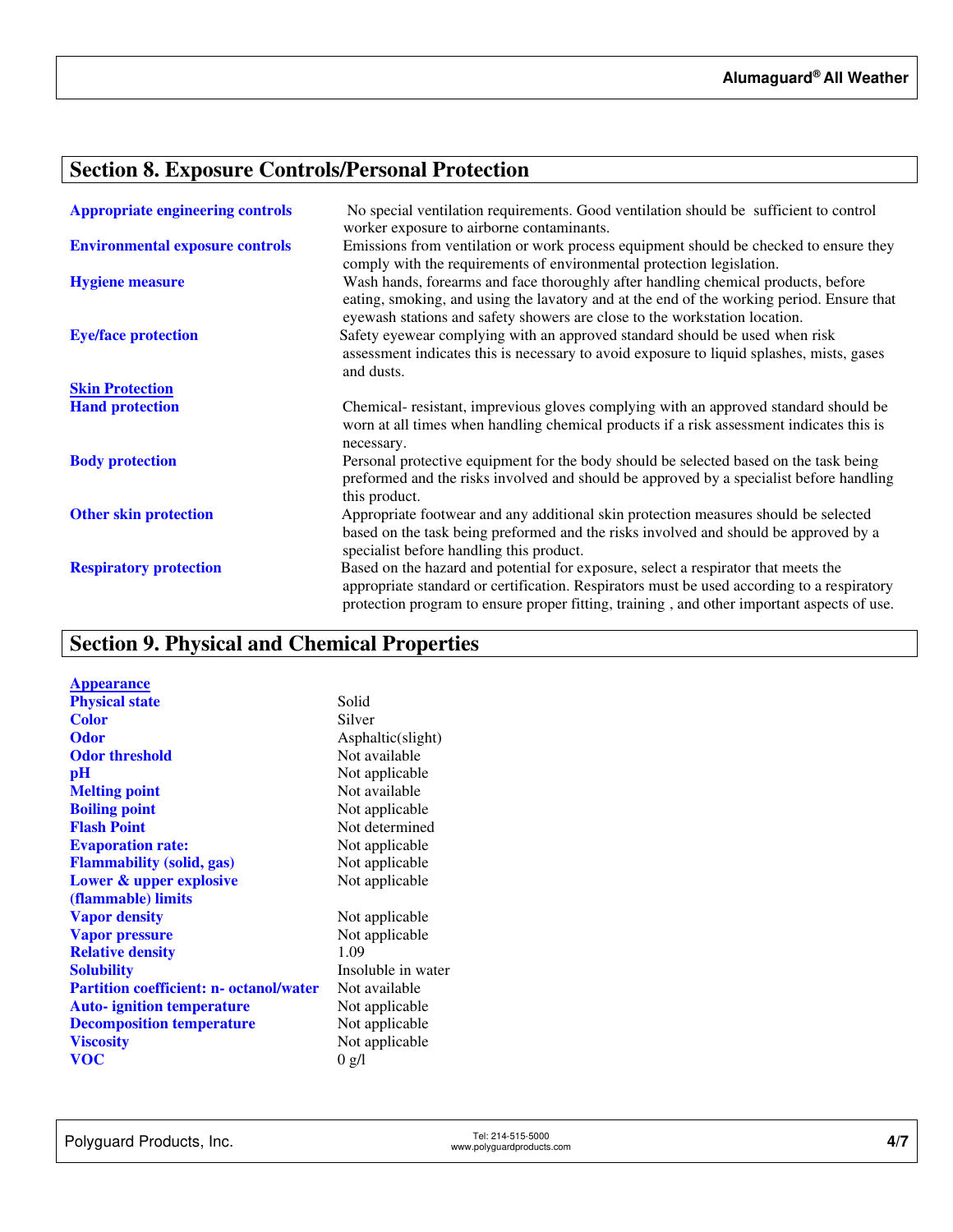## **Section 10. Stability and Reactivity**

| <b>Chemical stability</b>                 |  |
|-------------------------------------------|--|
| <b>Possibility of hazardous reactions</b> |  |

**Conditions to avoid:** No specific data.

**Reactivity No specific test data related to reactivity available for this product or its** ingredients. This product is stable. Under normal conditions of storage and use, hazardous reaction will not occur. **Incompatible materials Reactive or incompatible with the following materials: Oxidizing** materials **Hazardous decomposition products** Under normal conditions of storage and use, hazardous decomposition products should not be produced.

# **Section 11. Toxicological Information**

## **Information on toxicological effects Acute toxicity**

| <b>Product/ingredient name</b> | <b>Result</b>         | <b>Species</b>   | <b>Dose</b>                       | <b>Exposure</b> |
|--------------------------------|-----------------------|------------------|-----------------------------------|-----------------|
| Asphalt                        | LD50 Oral             | Rat              | $>5000$ mg/kg                     |                 |
| Hydrogen Sulfide               | LC50 Inhalation Gas   | Rat              | 444 ppm                           | 4 hours         |
|                                | LC50 Inhalation Vapor | Rat              | $700 \text{ mg/m}^3$              | 4 hours         |
| Limestone                      | LD50 Oral             | Rat              | $6450$ mg/kg                      |                 |
| Crystalline Silica, quartz     | LD50 Oral             | <b>Rat Mouse</b> | $500 \frac{\text{mg}}{\text{kg}}$ | -               |
| (inpurity)                     |                       |                  |                                   |                 |

**Carcinogenicity Classification** 

**Irritation/Corrosion**<br> **IFREP Sensitization**<br> **IFREP Sensitization**<br> **IFREP SENSITY SENSITY SENSITY SENSITY SENSITY SENSITY SENSITY SENSITY SENSITY SENSITY SENSITY SENSITY SENSITY SENSITY SENSITY SENSITY SENSITY SENSITY S Sensitization**<br> **Nutagenicity**<br> **There is no data available**<br> **There is no data available** There is no data available

| <b>Product/ingredient name</b>                           | OSHA | ARC | $\blacksquare$ |
|----------------------------------------------------------|------|-----|----------------|
| Asphalt                                                  |      | 2B  |                |
| $\sim$<br>11.<br>rvstalline Silica.<br>quartz (inpurity) |      |     |                |

| <b>Reproductive toxicity</b>                                                 | There is no data available                                   |
|------------------------------------------------------------------------------|--------------------------------------------------------------|
| <b>Teratogenicity</b>                                                        | There is no data available                                   |
| <b>Specific target organ toxicity (single exposure)</b>                      | There is no data available                                   |
| <b>Specific target organ toxicity (repeated exposure)</b>                    | There is no data available                                   |
| <b>Aspiration hazard</b>                                                     | There is no data available                                   |
| <b>Information on the likely routes of exposure</b>                          | Routes of entry anticipated: dermal contact                  |
|                                                                              | Routes of entry not anticipated: Oral, inhalation, ingestion |
| <b>Potential acute health effects</b>                                        |                                                              |
| <b>Eye contact</b>                                                           | No known significant effects or critical hazards             |
| <b>Inhalation</b>                                                            | No known significant effects or critical hazards             |
| <b>Skin contact</b>                                                          | No known significant effects or critical hazards             |
| <b>Ingestion</b>                                                             | No known significant effects or critical hazards             |
| Symptoms related to the physical, chemical and toxicological characteristics |                                                              |
| <b>Eye contact</b>                                                           | No known significant effects or critical hazards             |
| <b>Inhalation</b>                                                            | No known significant effects or critical hazards             |
| <b>Skin contact</b>                                                          | No known significant effects or critical hazards             |
| <b>Ingestion</b>                                                             | No known significant effects or critical hazards             |

Polyguard Products, Inc. Tel: 214-515-5000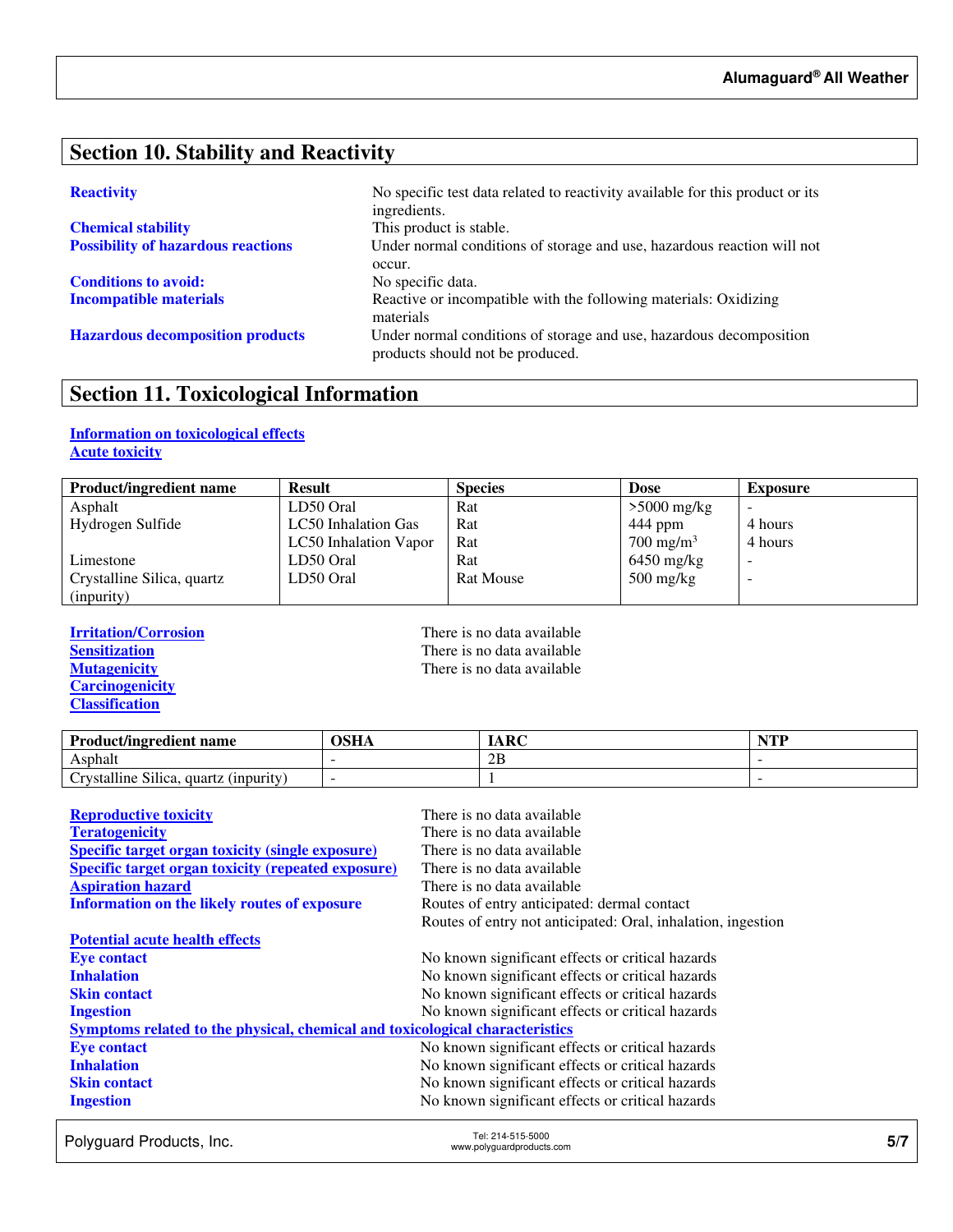## **Section 11. Toxicological Information**

|                                         | Delayed and immediate effects and chronic effects from short- and long-term exposure |
|-----------------------------------------|--------------------------------------------------------------------------------------|
| <b>Short term exposure</b>              |                                                                                      |
| <b>Potential immediate effects</b>      | No known significant effects or critical hazards                                     |
| <b>Potential delayed effects</b>        | No known significant effects or critical hazards                                     |
| Long term exposure                      |                                                                                      |
| <b>Potential immediate effects</b>      | No known significant effects or critical hazards                                     |
| <b>Potential delayed effects</b>        | No known significant effects or critical hazards                                     |
| <b>Potential chronic health effects</b> |                                                                                      |
| <b>General</b>                          | No known significant effects or critical hazards                                     |
| <b>Carcinogenicity</b>                  | No known significant effects or critical hazards                                     |
| <b>Mutagenicity</b>                     | No known significant effects or critical hazards                                     |
| <b>Teratogenicity</b>                   | No known significant effects or critical hazards                                     |
| <b>Developmental effects</b>            | No known significant effects or critical hazards                                     |
| <b>Fertility effects</b>                | No known significant effects or critical hazards                                     |
| <b>Numerical measures of toxicity</b>   |                                                                                      |
| <b>Acute toxicity estimates</b>         | There is no data available                                                           |

## **Section 12. Ecological Information**

### **Toxicity**

| <b>Product/ingredient name</b> | <b>Result</b>                  | <b>Species</b>                      | Exposure |
|--------------------------------|--------------------------------|-------------------------------------|----------|
| Hydrogen Sulfide               | Acute EC50 62 μg/L Fresh water | Crustaceans-Gammarus pseudolimnaeus | 2 days   |
|                                | Acute LC50 2 µg/L Fresh water  | Fish-Coregonus clupeaformis-Yolk    | 96 hours |
|                                |                                | Sac fry                             |          |

| <b>Persistence and degradability</b>        | There is no data available  |
|---------------------------------------------|-----------------------------|
| <b>Bioaccumulative potential</b>            | There is no data available. |
| <b>Mobility in soil</b>                     |                             |
| Soil/water partition coefficient $(K_{OC})$ | There is no data available. |
|                                             |                             |

**Other adverse effects** No known significant effects or critical hazards

## **Section 13. Disposal Considerations**

**Disposal methods** The generation of waste should be avoided or minimized wherever possible. Disposal of this product, solutions and any by-products should comply with the requirements of environmental protection and waste disposal legislation and any regional local authority requirements. Empty containers or liners may retain some product residues. This material and its container must be disposed of in a safe way. Dispose of surplus and non-recyclable products via a licensed waste disposal contractor.

## **Section 14. Transportation Information**

**AERG:** Not applicable **Regulatory Information: DOT/TDG/IMDG/IATA** Not regulated

Polyguard Products, Inc. Tel: 214-515-5000

Tel: 214-515-5000<br>www.polyguardproducts.com **6/7**